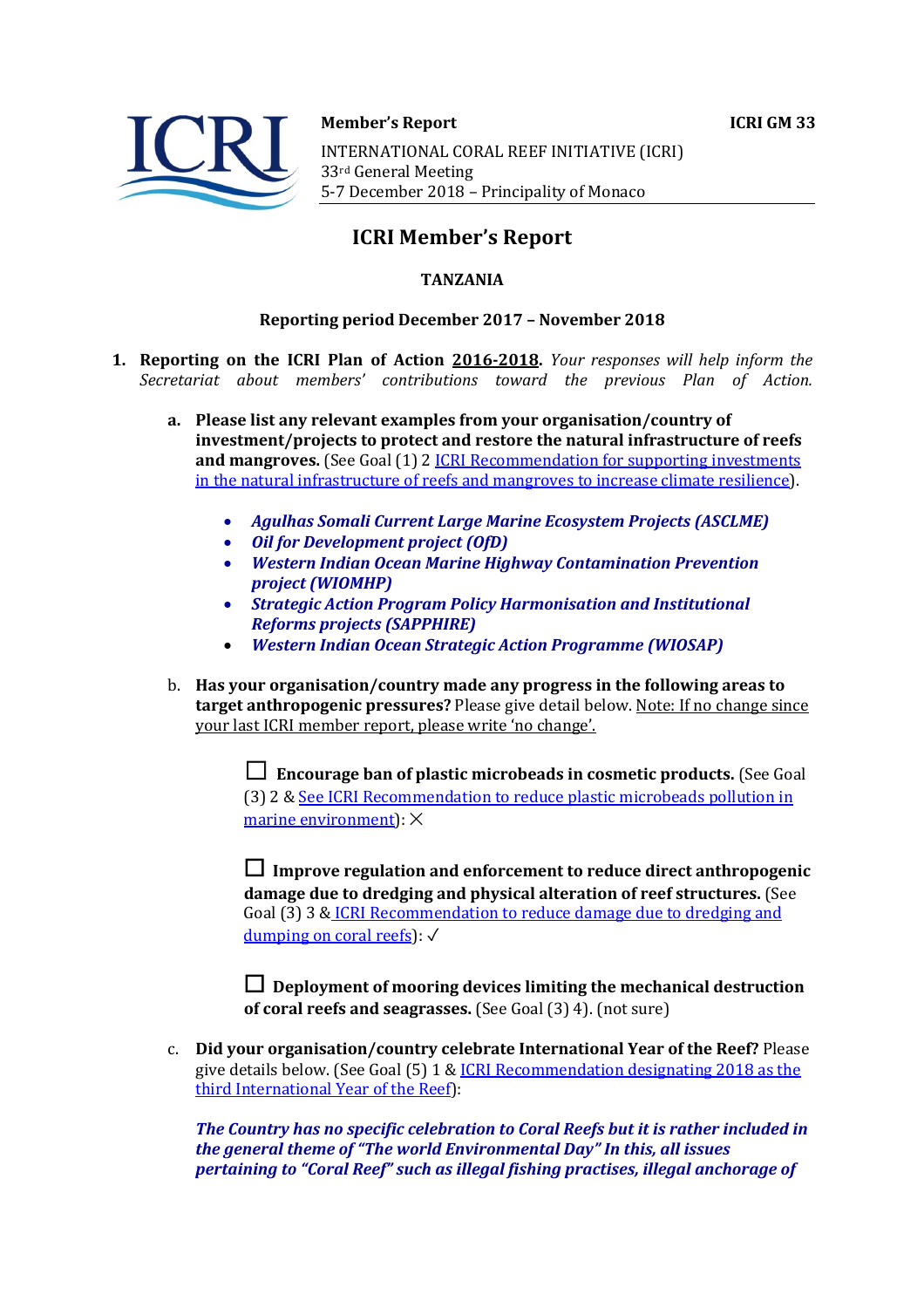*ships/boat, pollution related to dumping of wastes, oil spills, sedimentation, climate change (coral bleaching) etc are included in the awareness rasing through displaying of banners, posters etc. Even the National Trade Fairs and Agriculture (Sabasaba and Nanenane there is an allocation of space to the Council* where education materials are displayed to the public regarding the *importance of conserving Coral Reef and the associated ecosystems.* 

2. **Contribution to the ICRI Plan of Action 2018-2020 and upcoming ICRI general meetings.** *Your responses to the following questions will assist the Secretariat in assessing contributions towards the major themes of the draft ICRI Plan of Action 2018-2020.* 

### **Theme 1 - Promote effective and adaptable solutions to improve the protection of coral reefs**

- a. Which of the below topics do you consider to be the three top challenges that **your organisation faces in managing coral reefs?** Please select from the options below:
	- ☐ Climate change impacts✓
	- $\Box$  Inadequate planning, zoning and management
	- □ Unsustainable resource extraction√
	- $\Box$  Tourism and recreation
	- □ Shipping
	- $\Box$  Coastal development
	- $\Box$  Dredging
	- ☐ Illegal and destructive fishing✓
	- $\Box$  Fish and coral trade
	- $\Box$  Marine debris
	- $\Box$  Other. Please specify:
- b. Please list any examples of innovative management practices that your **organisation/country is involved in, such as use of VMS, drones & ecological mooring devices.** Include their limits, conditions of implementation, financing and an assessment of their results and links for more information if possible.

### *N/A – Not sure*

c. Please list any examples of innovative funding for management that your **organisation/country is involved in.** Include their limits, conditions of implementation, financing and an assessment of their results and links for more information if possible.

*Concept notes/proposals are being prepared and submitted to different organisations for funding of coral reef research/restoration and monitoring activities in the country.* 

d. Please list any examples of leading practices, techniques and strategies for **building reef resilience that your organisation/country is involved in.** Include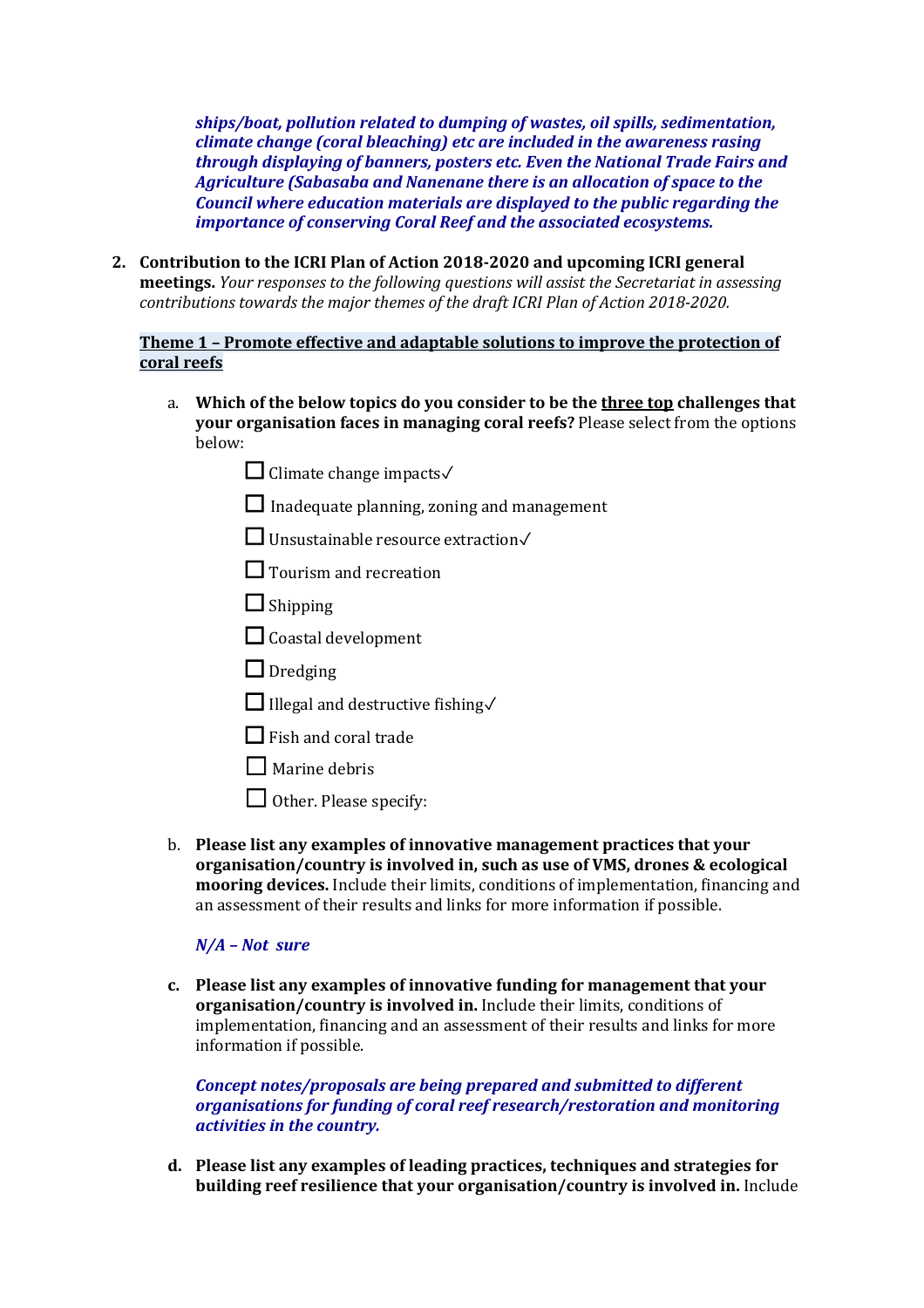their limits, conditions of implementation, financing and an assessment of their results and links for more information if possible.

**Coral Reef restoration being conducted and implemented by the Institute of Marine Sciences, University of Dar es Salaam and Sokoine University of** *Agriculture programmes and projects. This is clearly stated in the Coral Reef* **Status Report of 2017.** 

**e.** Please list any examples of leading practice reef restoration mechanisms that **your organisation/country is involved in.** Include their limits, conditions of implementation, financing and an assessment of their results and links for more information if possible.

**The Institution (National Environment Management Council -NEMC) is involved** *in the activities conducted by the Academic Institutions mentioned above through the coordination of Tanzania Coral Reef Task Force (TzCRTF) activities which are enchored at the Council.* 

#### **Theme 3 - Support communities reliant on coral reefs**

a. Is sustainable tourism development a significant challenge for your **organisation?** If so please include detail below of the kinds of challenges faced and your strategies to deal with them.

The sustainable tourism development is being coordinated by a different *Ministry. NEMC's role is to oversee all environmental issues* 

**b.** Is your organisation involved in activities to raise awareness and **encourage action to support communities reliant on coral reefs?** Please include details below.

*Yes. NEMC* has a full-fledged Directorate that deals with "Environmental *Information, Communication and Outreach"*

**Theme 4 - Help to reduce anthropogenic threats to coral reefs, particularly those that occur at a global or regional scale** 

> c. What activities is your organisation involved in to elevate awareness of **the global nature of the threat of climate change to coral reefs?** Please include details below

**Through Regional projects such as "SAPPHIRE, WIOSAP, Oil for Development etc, there are awareness components that Council is** *obliged to implement*

d. Has your organisation made any progress in dealing with destructive fishing and trade? Please include details below.

*Yes. The Ministry responsible for Fisheries lauched a National wide strategy to deal with illegal fishing practices all over the country and this is to some extent successful.* 

e. Has your organisation made any progress in dealing with marine **debris?** Please include details below.